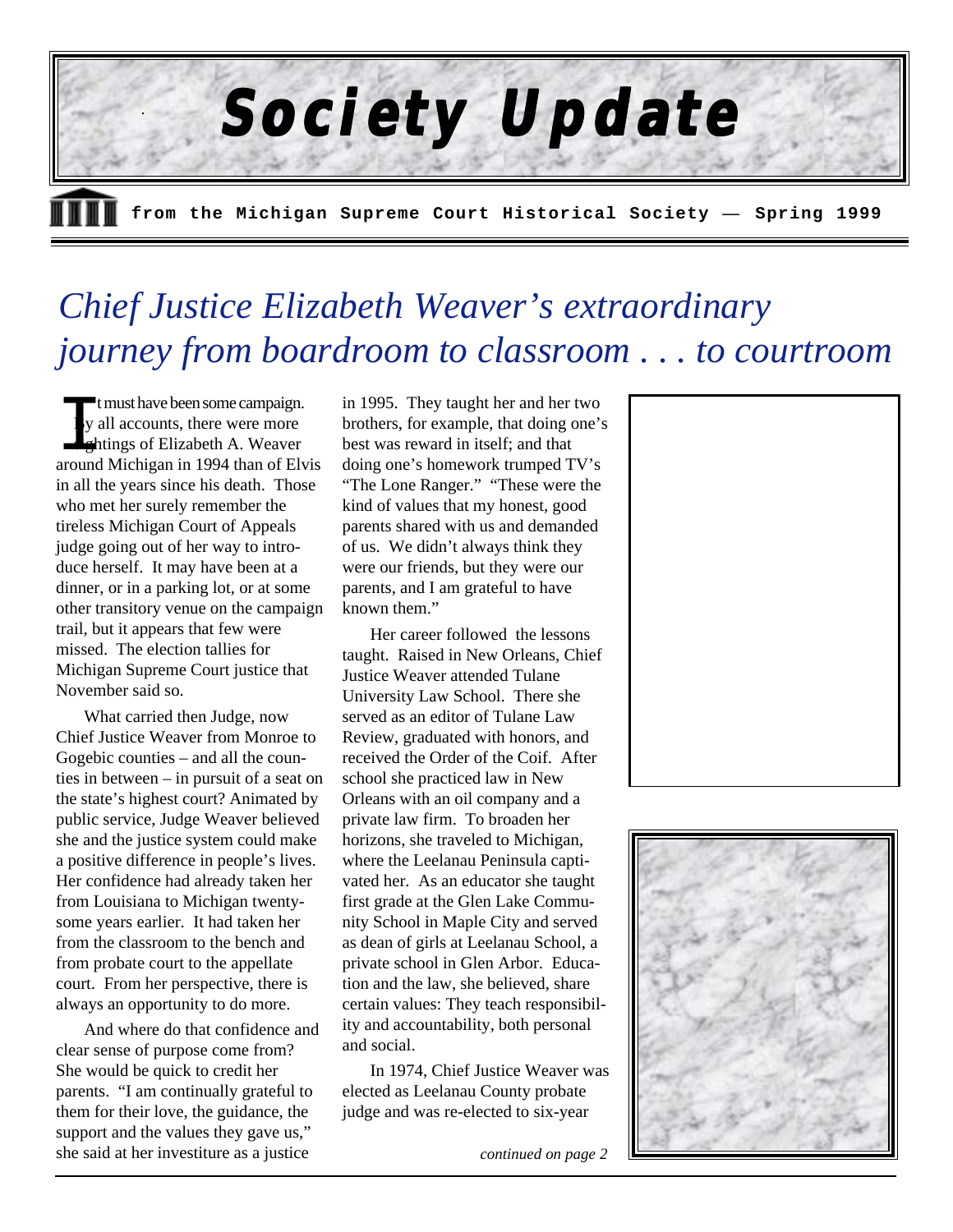### **President's Message**

he days are longer, the weather is warmer and the golf courses are busier. There's no mistaking — spring is finally here! And like the budding trees, such a welcome sight after a long winter, the Michigan Supreme Court Historical Society is also growing.

In our eleventh year, we grew to nearly 500 members. And every year, our ranks are broadened by dozens of individuals who bring their unique perspectives to the preservation of Michigan's legal history.

Financially, we've never been in better health. Our percentage of dues-paid members is at an all-time high; consequently, we are able to offer our members and the public more programs and services.

The Michigan Supreme Court Historical Reference Guide, our 273 page book published in 1998, is receiving rave reviews from its readers. In no other publication can one read biographical sketches and view photos of each of Michigan's first 100 Supreme Court Justices.

Our strong financial base also makes possible programs like the Creighton Coleman Internship, through which the Reference Guide was researched and written, and our site on the World Wibe Web, which makes Michigan Supreme Court historical information available to thousands.

With each passing season I grow more proud to be associated with this outstanding organization. Thanks to all of you who continue to support the Michigan Supreme Court Historical Society.

–– Wallace D. Riley

# *Chief Justice Weaver*

*continued from page 1*

terms in 1996 and 1982. In 1978, her innovative approach to working with young people in the juvenile justice system brought her national recognition. "Good Morning America" and "People" magazine featured her firm but fair treatment of delinquents. That approach committed delinquents to secured detention, but also included restitution, apologies to victims, community service. It also required juvenile offenders to write essays about the purposes of the laws they violated and why those laws should not have been broken.

Chief Justice Weaver was elected to the Michigan Court of Appeals, 3rd District, in 1986 after twelve years as a probate judge. She was re-elected in 1992. Her interest in juvenile justice and in general court administration never waned. Before and after joining the Court of Appeals, her talents were sought out by Chief Justices Mary S. Coleman, G. Mennen Williams and Dorothy Comstock Riley, and by Governors William Milliken, James Blanchard, and John Engler. On numerous commissions, committees and task forces, she tackled issues ranging from child abuse and neglect to docket control in the probate courts. As chair of the Governor Engler's Task Force on Children's Justice, she helped develop a system for monitoring and reducing child deaths. She also chaired the Trial Court Assessment Commission, which explored ways to measure the state's trial court workload.

In 1994, running for the first time for statewide office, Chief Justice Weaver "cornered every eligible voter in every part of the state," according to then Court of Appeals Judge Maura D. Corrigan, now herself a Michigan Supreme Court justice. At Justice Weaver's 1995 investiture, Judge Corrigan spoke of her in terms that echoed the chief justice's memory of her parents.

"I read about Justice Cooley and Justices Marston and Potter and Williams and Mary Coleman herself," said Judge Corrigan in noting her research for the ceremony. "I think it's fair to say that in all of those events, people describe the justices who have served on the Michigan Supreme Court as people of honesty, integrity, and energy. Betty Weaver shares these hallmarks of the great justices of our state."

Judge Corrigan described her former Court of Appeals colleague as "a woman of probity" who is "totally without pretense and without pretension." "The best part of Betty Weaver," Judge Corrigan said, "is that Betty Weaver will make you laugh. She has a wonderful sense of humor."

Judge Corrigan wasn't alone in commending Justice Weaver at the investiture.

• The late Court of Appeals Judge Myron Wahls acknowledged Justice Weaver's judicial strengths. "Shortly after she came to the bench, I became acquainted with her several abilities as a judge. On those occasions when we sat with each other, it was a real joy. In most instances, she agreed with me. I said: This as a woman who's going far."

*continued on next page*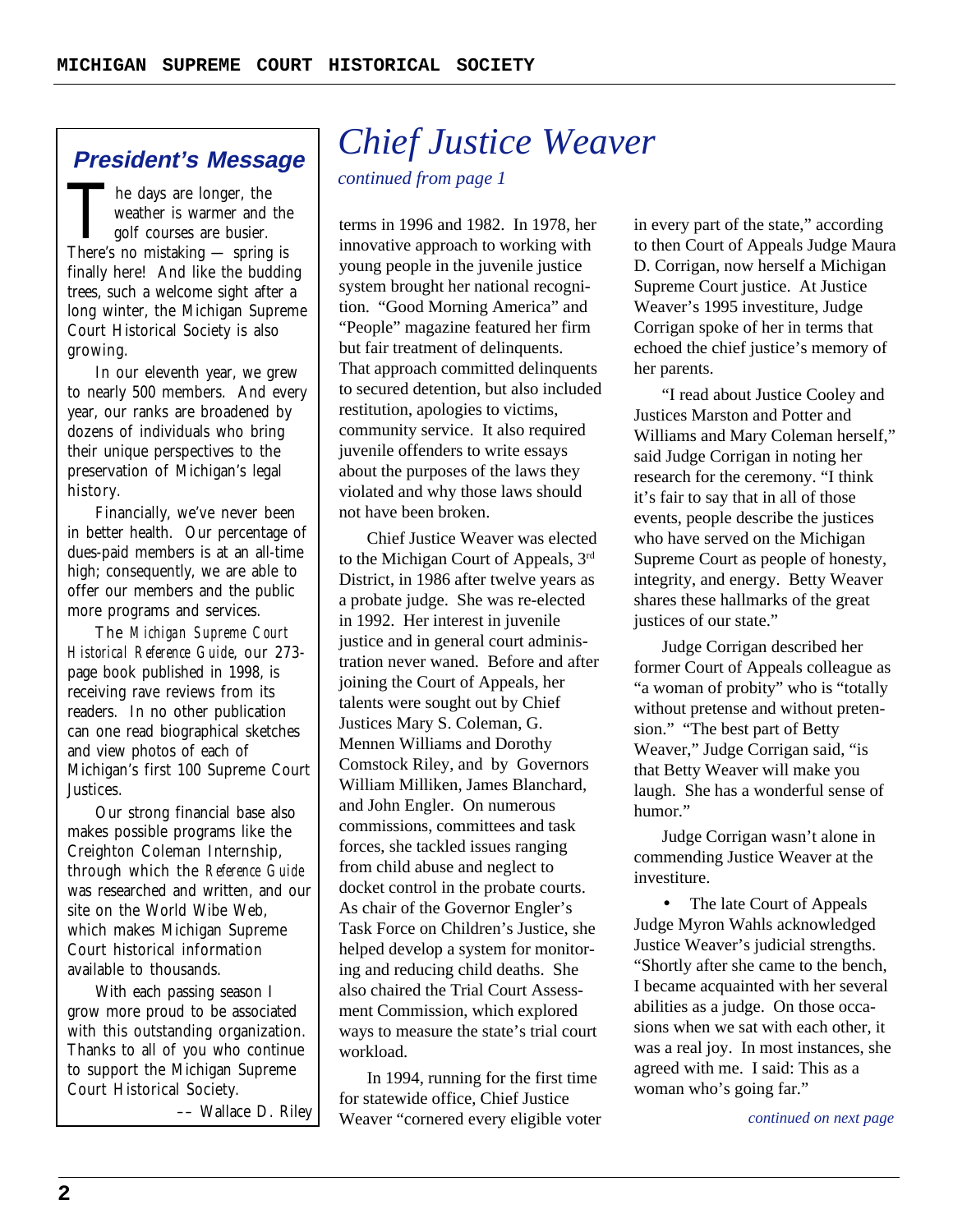# *Chief Justice Weaver*

*continued from page 2*

• Former Wayne Probate Judge Y. Gladys Barsamian described Justice Weaver as a woman who seeks the best in others. "Good-finders know that the best blessings almost always come into our lives disguised as problems. Good-finders know that there is a promise in every problem, a

*". . . people describe the justices who have served on the Michigan Supreme Court as people of honesty, integrity, and energy. Betty Weaver shares these hallmarks of the great justices of our state."*

*–– Justice Maura Corrigan at Chief Justice Weaver's 1995 Investiture Ceremony.*

rainbow in every storm, a warmth in every winter; our Betty Weaver is a good-finder."

• Randall Taylor, a friend of Chief Justice Weaver's now living in New Jersey, remembered a young teacher in 1970 who, over the course of one summer, helped a budding discipline problem buckle down in school and set a standard of excellence. "By the time the summer rolled

around, she would forever be known as Aunt Betty. The impact that Justice Weaver has had on the lives of my sister and I is absolutely incredible."

Five years after her investiture, Chief Justice Weaver still intends to have an impact. She is pursuing, in cooperation with the Executive and Legislative branches, completion of the family division of circuit court, which was created by 1996 legislation. "The family division of circuit court began operation a year ago. Much remains to be done," the Chief Justice said upon taking her new position. "The Court will work to ensure that all matters involving families and children are addressed with common sense in a comprehensive and practical manner."

She is also pursuing a statewide computerized court information network for sharing in a more efficient manner vital court data with state and local agencies and the public. Efficient communication, the Chief Justice said, is essential to court productivity.

"I invite all those who have contributed to court reform, and those who have not thus far, to provide ideas and energy as we progress toward the completion of this effort begun by the Supreme Court, Legislature and the Executive," Chief Justice Weaver said. "We know the process will succeed when the participants are motivated by service to the public."

Chief Justice Weaver is fond of noting the words of her immediate predecessor: "The job of chief justice is like running a \$200 million company on the side with no pay." In addition to her administrative duties as chief justice, there is her work as a justice. This entails reviewing 200- 300 applications for leave to appeal each month, reviewing 35 to 50 cases for conference several times a month; preparing 12 to 18 cases for each month of oral argument; writing majority opinions, concurrences and dissents; preparing for administrative meetings concerning court rules, discipline issues, board appointments and the like several times a month; attending to educational and communication responsibilities; and performing a variety of civic obligations, including speeches, classroom visits, and conferences.

Needless to say, Chief Justice Weaver knows thoroughly the institution she serves and its ability to touch individual lives. She also knows the effort needed to make those important connections. Now is her best opportunity to help the judiciary do so, and as always, she's on the move.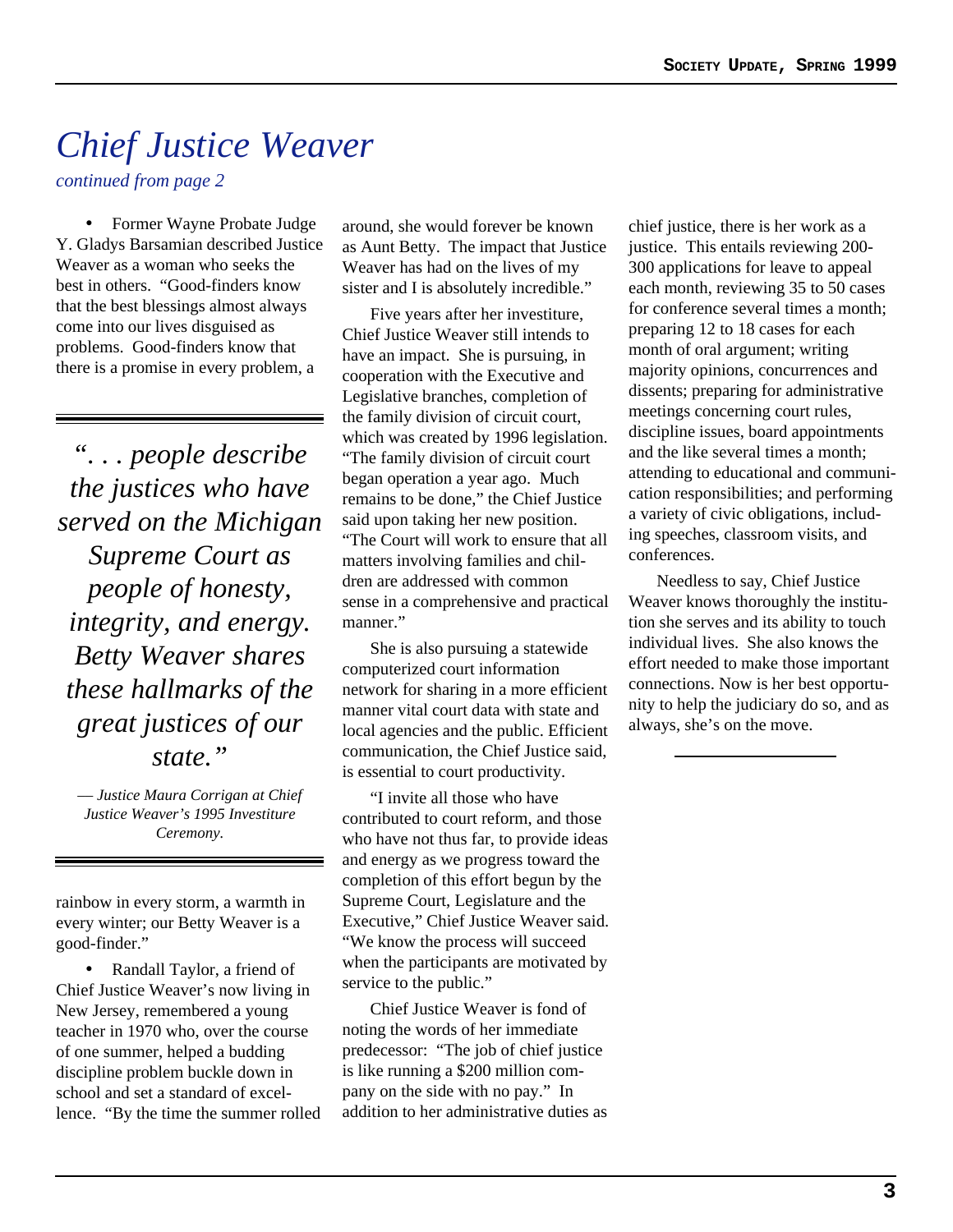### *The end of an era: Conrad L. Mallett, Jr. resigns from Court*



*Editor's note: Conrad L. Mallett, Jr. made history in 1997 when he became the first African-American Chief Justice of the Michigan Supreme Court. In December 1998, he resigned from the Court to practice law in the private sector; and in January 1999, he joined the Board of Directors of the Michigan Supreme Court Historical Society.*

*The following resolution from the State Bar of Michigan was presented to Chief Justice Mallett upon his retirement from the Court.*

*Photo by Doug Elbinger.*

#### **Resolution**

WHEREAS Conrad L. Mallett, Jr. has resigned from the Supreme Court of the State of Michigan after eight years of service, including two years as Chief Justice of Michigan. His tenure on the Court has been marked by vision, a dedication to the highest principles of the legal profession, and an unswerving devotion to the fulfillment of the American promise of "Equal Justice Under Law."

Justice Mallett was named to the Court in December, 1990 by Governor James J. Blanchard. He was elected to a two-year term in 1992, and to a full term in 1994. On January 2, 1997, he was unanimously elected by his colleagues as Chief Justice, the first African American to be so honored in Michigan.

Prior to his membership on the Court, Justice Mallett was a partner in one of southeast Michigan's most respected law firms, Jaffe, Raitt, Heuer & Weiss P.C. He had earlier served as Director of Legal and Governmental Affairs for the Governor of Michigan, Senior Executive Assistant to the Mayor of Detroit, and as an attorney in Michigan's oldest law firm, Miller Canfield Paddock & Stone P.C.

Justice Mallett is an exemplary product of Michigan's parochial elementary and public middle and senior high school systems. He attended Wayne State University for two-and-a-half years before completing his undergraduate degree at the University of California at Los Angeles. His post-graduate studies were at the University of Southern California Law School where he earned M.P.A. and J.D. degrees.

His tenure as Chief Justice has been marked by his leadership in advancing the administration of justice in Michigan. He has led the effort to merge probate courts with circuit courts which has served to strengthen the justice system by reducing administrative and jurisdictional conflicts. He also was a leader in obtaining legislative approval of construction of a Michigan Hall of Justice which will bring together the Supreme Court, Lansing-based Court of Appeals offices, and the State Court Administrator's Office in a single facility.

Chief Justice Mallett will long be remembered by the State Bar of Michigan for his tireless efforts towards fostering greater cooperation and understanding between the Supreme Court and the State Bar's leadership. He has been a friend, a motivator and an inspiration to the leadership of the State Bar. The benefits of that strengthened relationship will continue to be seen for many years.

Now, Chief Justice Mallett has returned to the private sector after a long and noteworthy career in public service. He leaves with the thanks of all lawyers in Michigan, and their best wishes for a healthy and prosperous future.

NOW THEREFORE BE IT RESOLVED by the Board of Commissioners of the State Bar of Michigan, that the highest commendation and thanks be accorded to the Honorable Conrad L. Mallett, Jr. for his remarkable leadership as the 60th Chief Justice of Michigan, and that a copy of this tribute be conveyed to him as a symbol of the high esteem and affection in which he is held by the State Bar of Michigan.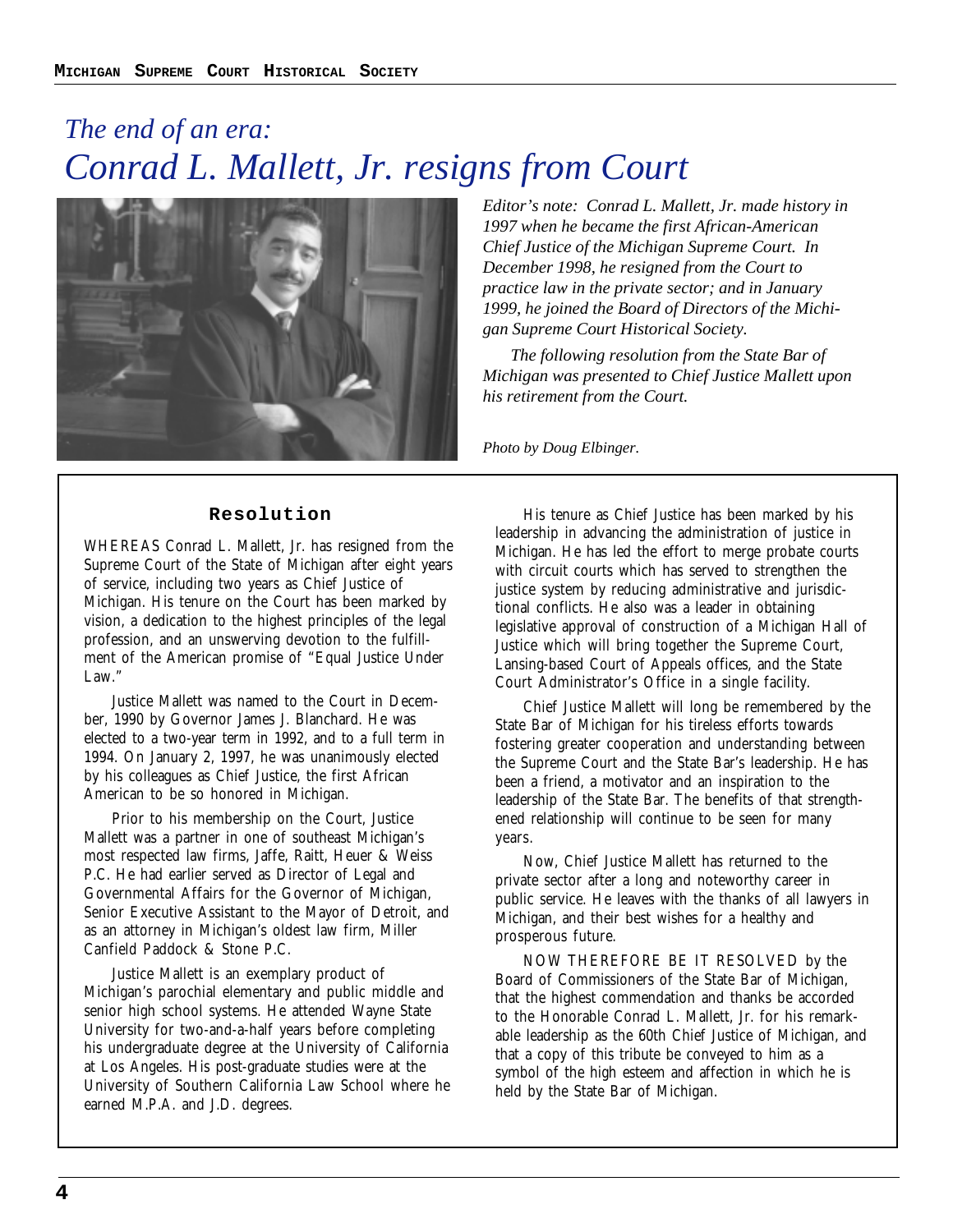# *Hear ye, hear ye! Society news, events & announcements*

### *New Justices sworn in*

**MAURA D. CORRIGAN**. Enduring frigid temperatures and bone-chilling winds, the Court's 101st Justice, Maura D. Corrigan, along with 20

other elected state

years as Chief Judge before commencing her term as Supreme Court Justice.

She has participated in numerous community and professional activities

> and has won many awards for her

*Justice Maura D. Corrigan, center, with her mother, Mae Corrigan, left, and friend Chris Hunt, right.*

professional achievements, including the U.S. Department of Justice Director's Award for Outstanding Performance as an Assistant U.S. Attorney and the Federal Bar Association's Leonard Gilman Award as the 1989 Outstanding Practitioner of Criminal Law. She has also published in journals such as the Wayne Law Review and University of Toledo Law Review.

Justice Corrigan is married to Wayne State University Law Professor Joseph D. Grano and is the mother of Megan and Daniel.

#### **ROBERT P. YOUNG, JR.**

Detroit's newly restored Gem Theatre -- itself a historic landmark that drew national headlines when it was *moved* five blocks in

1998 -- was the setting for the investiture of the Court's newest member, Justice Robert Preston Young, Jr., on February 18, 1999.

Justice Young was appointed by Governor Engler to fill the vacancy created by former Chief Justice Conrad Mallett. He received a bachelor's degree and graduated cum laude from Harvard College in 1974, and a Juris Doctorate from Harvard Law School in 1977. He practiced law for 15 years with the law firm of Dickinson, Wright, Moon, Van Dusen & Freeman, then in 1992 was named vice president, corporate secretary and general counsel of AAA Michigan. Young was appointed to the Michigan Court of Appeals, 1st District, in 1995; he was then elected to that Court in 1996. He has served as a member of the Michigan Civil Service Commission and the Central Michigan University Board of Trustees.

Justice Young is married to Dr. Linda Hotchkiss, a psychiatrist. They are the parents of two boys, Robert, 15, and Barrett, 12.

*continued on page 6*



*Justice Robert Young taking his oath of office. Pictured left to right: sons Robert Young III, age 15, and Barrett Young, age 12; Dr. Linda Hotchkiss, wife; Justice Young; Judge Damon J. Keith.*

officials, was sworn into office by Governor Engler on January 1, 1999.

Justice Corrigan was elected to the Court in 1998. She graduated magna cum laude from Marygrove

College with a Bachelor of Arts degree in 1969, and cum laude from the University of Detroit Law School with a Juris Doctor in 1973. Justice Corrigan served as a law clerk to the Honorable John Gillis of the Michigan Court of Appeals, worked as an assistant prosecuting attorney in Wayne County from 1974 to 1979, and was appointed Chief of Appeals in the United States Attorney's Office for the Eastern District of Michigan. In 1986, she was promoted to Chief Assistant United States Attorney, the first woman to hold that position. In 1989, Justice Corrigan became a partner in the law firm of Plunkett & Cooney, specializing in litigation and appeals. In March of 1992, she was appointed to the Michigan Court of Appeals by Governor Engler. In November of 1992, she was elected to a partial term and then reelected in 1994 to a full sixyear term. After receiving the nomination of her colleagues, the Supreme Court appointed her as Chief Judge of the 28-judge appeals court and its 250 employees in 1997. She served two

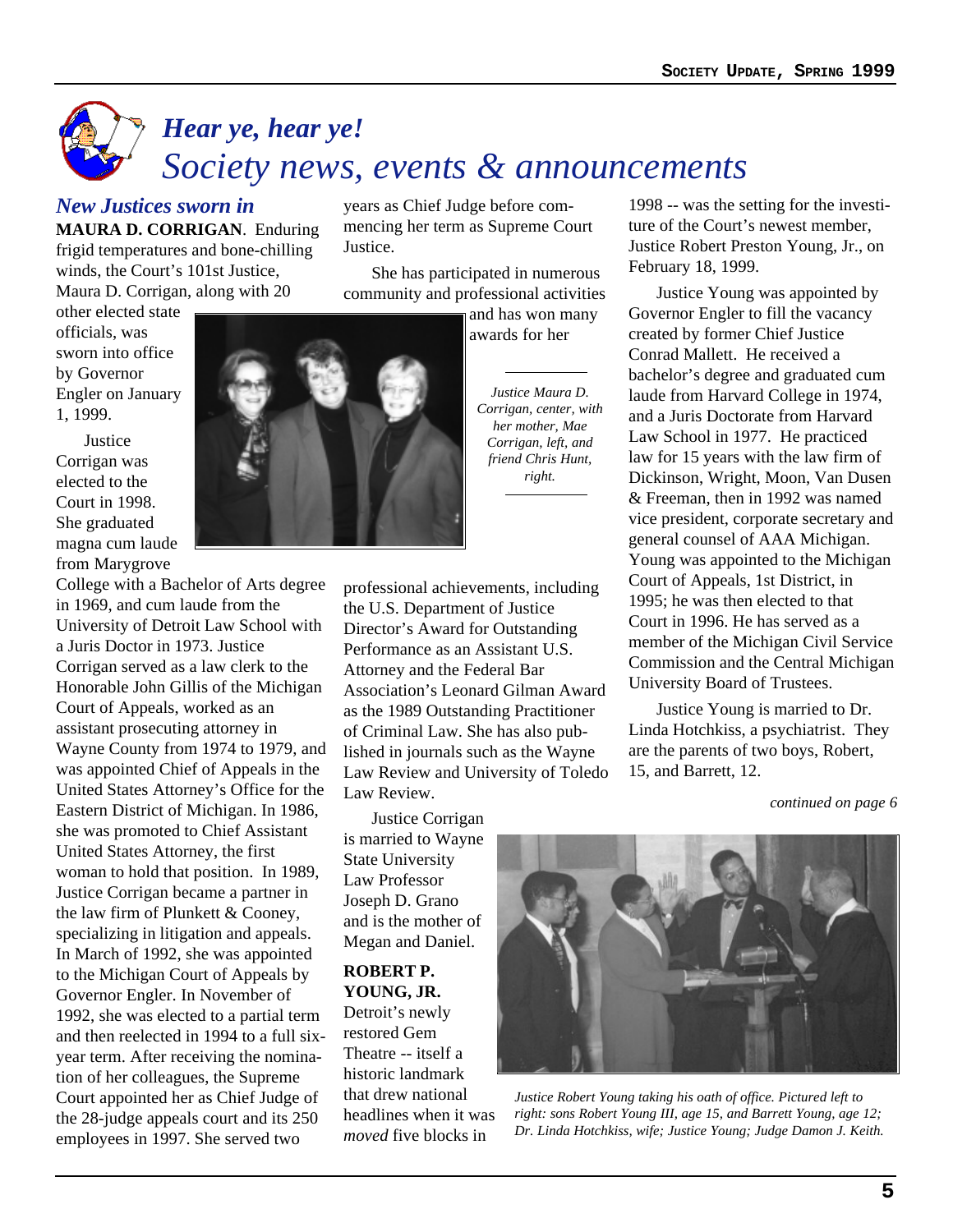# *Historical Profiles: The Big Four*

*Editor's note: The following two biographical sketches are the first in a series of excerpts from the* Michigan Supreme Court Historical Reference Guide*, published by the Society in 1998 (see back page for ordering information), that will be printed in upcoming issues of this newsletter. The first profile focuses on the "Big Four" as a Court; it is followed by an individual profile on James V. Campbell, one of the Big Four.*

*Watch upcoming issues of Society Update to read about the other three Big Four Justices, as well as the other 100-plus Justices.*

### *The Big Four SERVED FROM 1868-1875*

The history of Michigan's Supreme<br>Court begins with the State Constitution of 1850, stating that judges of<br>Courts would also serve as judges of the Court begins with the State Constitu tion of 1850, stating that judges of the Circuit Courts would also serve as judges of the Supreme Court, for a six-year term. This initial arrangement was unsuccessful.

In 1857, the Michigan Legislature created a permanent State Supreme Court, sitting en banc. This first Court was comprised of James V. Campbell and Isaac P. Christiancy. In 1864, Thomas M. Cooley was appointed to the Bench while serving as first Dean of the University of Michigan Law School. When Cooley became Chief Justice in 1868, Benjamin F. Graves was elected to the Court. Their association continued until Justice Christiancy was elected to the United States Senate in 1875.

Known as men of exceptional scholarly attainments, these four Justices possessed to a high degree the fairmindedness essential to a jurist. Each was capable of expressing his views in opinions marked by vigor and clearness of expression.

It was not long before Michigan's Supreme Court was recognized throughout the United States as a strong judiciary, ranking with the best in the land. The Court worked with a new Constitution in the formative years of Michigan's statehood. It was instrumental in sharpening judicial procedures and resolving constitutional issues.

To this day, jurists, lawyers, and legal scholars recognize Campbell, Graves, Cooley, and Christiancy as "The Big Four" in Michigan's Supreme Court history.



*Michigan Supreme Court Justices Campbell, Graves, Cooley, and Christiancy. Portrait by John S. Coppin; gift of Mr. and Mrs. Frank G. Mixer to the State Bar of Michigan.*

### *Society news, events & announcements . . . continued from page 5*

**Annual Membership Luncheon**. The Society's annual membership luncheon is being held Thursday, April 22, 1999 at noon at the Kent Country Club in Grand Rapids. U.S. Court of Appeals Judge and Society Board Member James L. Ryan is presenting the legal vignette: "The Story Behind Justice Thomas M. Cooley's Departure from the Court." All members and any persons interested in Michigan Supreme Court history are invited to attend. Tickets are \$20.00 and can be obtained by calling the Society at 517-346- 6419.

**Charles L. Levin Portrait Presentation.** Retired Justice Charles L. Levin's official portrait will be presented to the Court during a Special Session on Thursday, May 6, 1999 at 11:00 a.m. at the City-County Building, 13th floor auditorium, Detroit. The portrait, painted by Joseph Maniscalco of Orchard Lake, will be hung in the Supreme Courtroom in Lansing. The historical collection currently contains

*continued on next page*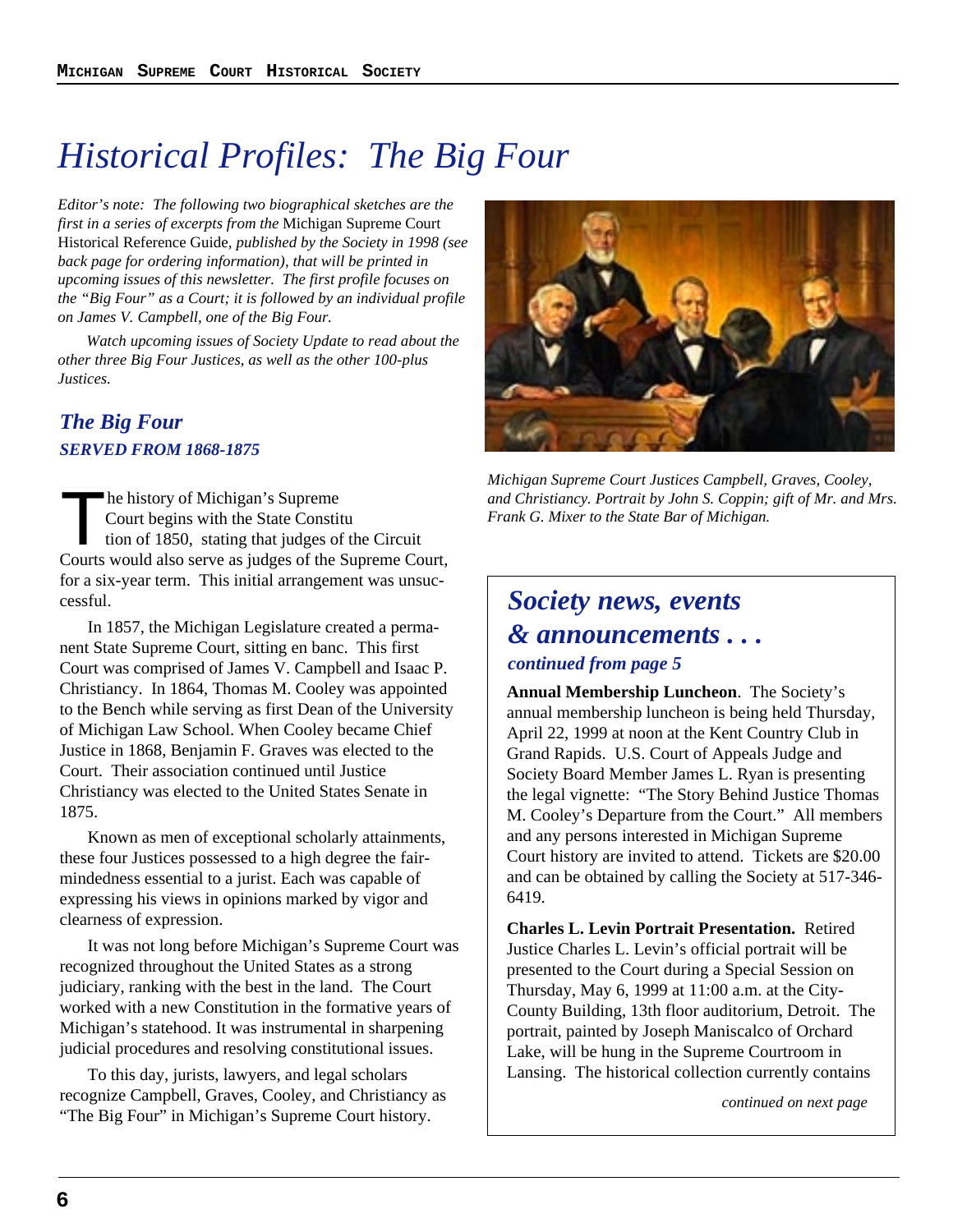# *Historical Profiles: James V. Campbell*

### *James V. Campbell 24th Justice SERVED FROM 1858-1890*

The V. Campbell was born on<br>February 25, 1823, in Buffalo,<br>New York. While still an infan<br>his family relocated to Detroit where February 25, 1823, in Buffalo, New York. While still an infant, his family relocated to Detroit where he resided until his death.

Campbell was admitted to the Bench in 1844, and practiced law until he joined the Michigan Supreme Court in 1857. He served on the Court for thirty-two years, until the time of his death in 1890.

Campbell possessed a talent to teach as well. In 1859, he was chosen as a Marshall Professor of Law in the University of Michigan Law Department. He taught and influenced many young lawyers for twenty-five years. Former student and later colleague, Isaac Marston, said of Campbell's teaching, "In the delivery of his lectures, he did not, like the others, state a legal proposition and then seek to illustrate or explain, but from the commencement to the end, he talked in that easy, flowing strain which all who

### *Announcements, continued*

87 portraits, which are displayed in Supreme Court offices and other state agencies in Lansing and Detroit.

**U.S. Supreme Court Justice coming to Lansing.** United States Supreme Court Associate Justice John Paul Stevens will address the State Bar of Michigan's annual meeting in Grand Rapids on September 15, 1999. Justice Stevens was appointed to the U.S. Supreme Court in 1975 by President Gerald Ford, a Grand Rapids native and member of the Michigan Supreme Court Historical Society.

**Michigan Supreme Court Historical Reference Guide.** Copies of this 273 page book, published by the Society in 1998, are still available! Read about Michigan's first 100 Supreme Court Justices and learn how these remarkable men and women helped shape the legal framework of our great state. The price is \$10.00 for members and \$15.00 for non-members. Call 517- 346-6419 to order by phone, or clip and mail/fax the order form on back page.

**World wide web.** The Society's web site -- www.micourthistory.org -- is now online. Visitors to the site can learn about the Society's programs and history, read biographies and view

heard him can remember so well, and which made it so difficult to take notes."

Campbell also possessed a talent to write with ease. "On taking up his pen his thoughts seemed to come so easily there was no stopping to think for the proper word, or how to construct a sentence . . . his writings . . . flowed in a continuously smooth and graceful manner," Marston also remarked.

Literary pursuits were his favorite hobby and he gathered his research on the State of Michigan in a

book entitled, *Outlines of the Political History of Michigan*.

Due to his immense workload and devotion to the activities surrounding the love of the law, Campbell socialized infrequently. In fact, Judge Henry Brown commented that at times, he seemed to shun social interaction. However, this did not detract from his reputation as a wonderful jurist and teacher.

James V. Campbell died on March 26, 1890.

portraits of Justices past and present, read transcripts of Court Special Sessions, read current and archived issues of Society newsletters, and "jump" to the Michigan Supreme Court's official web site. More features will be added over the next few months, and the Society welcomes your input! Call 517- 346-6419, or complete a comment card on the web site, to share your comments and suggestions.

**Coleman Internship**. The search for the 1999 Coleman Intern is officially underway, and a selection will be made by mid-May. Watch for a profile on the selected intern in the summer issue of Society Update.